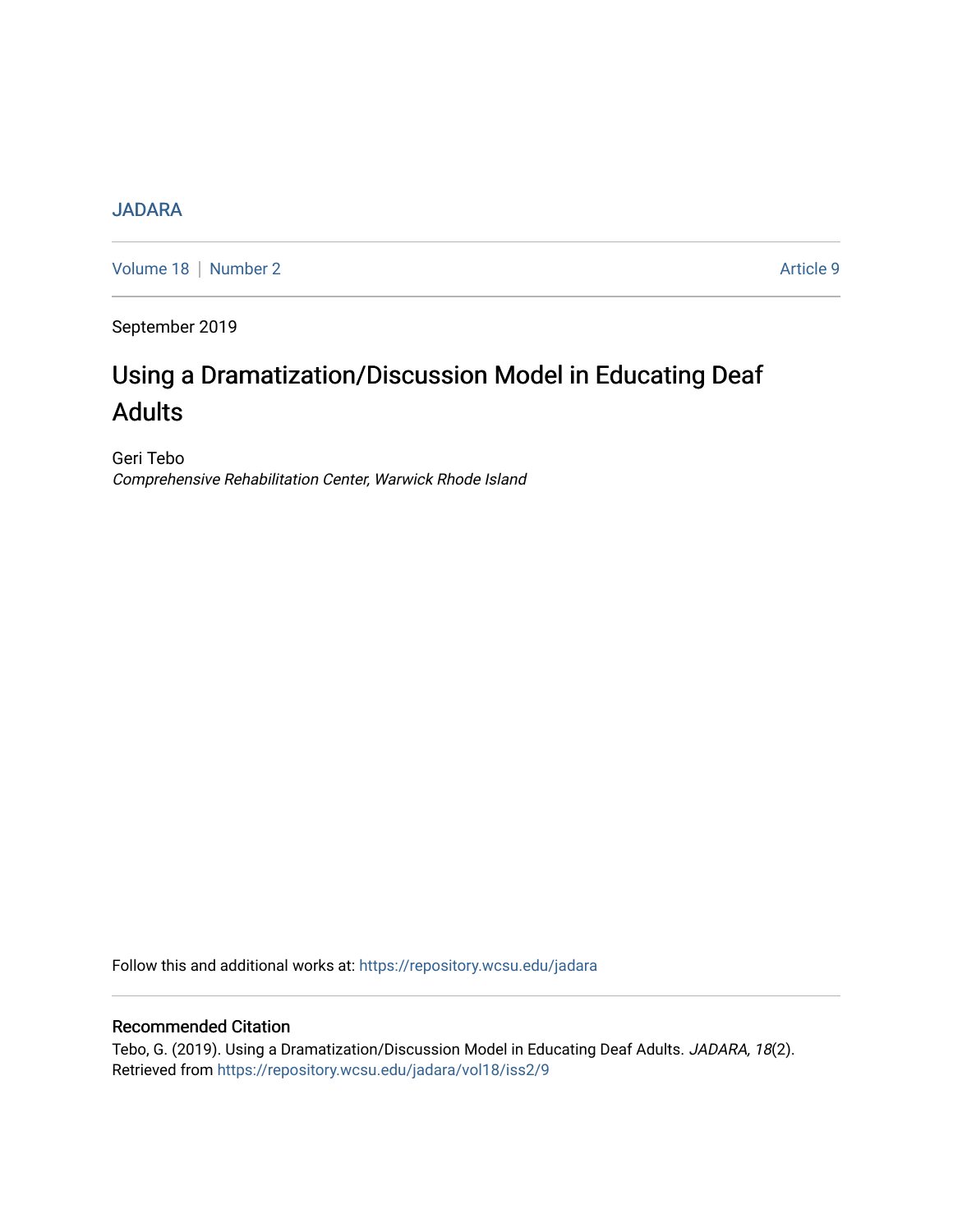### USING A DRAMATIZATION/DISCUSSION MODEL IN EDUCATING DEAF ADULTS

#### Geri Tebo Comprehensive Rehabilitation Center Warwick, Ri

Since the Fall of 1981, the Rhode Island Re habilitation Association has been providing in formation workshops to the Rhode Island deaf community. Development of the initial project was a response to a need for greater awareness of services and, hopefully, greater usage by deaf people of available resources. The name of the project was, "Information, Please". It encom passed other activities in addition to the work shops: a needs assessment, publication of a re source directory, and the printing and distribu tion of a quarterly newsletter. But the focus was on reaching the maximum number of deaf consumers directly in a way in which they could become actively involved.

We who had worked with the Rhode Island deaf community for several years noticed a pat tern in the way information was disseminated to groups. A speaker would be invited to appear at an organization meeting and familiarize the audience with a particular service, e.g., social security benefits, welfare benefits, etc. The only accommodation made was a sign language interpreter. In the lecture format which was completely interpreted, the speaker made no changes in his/her usual presentation. Gener ally this was followed by a brief question and answer session and distribution of literature on the topic.

The inadequacies of this approach include:

- 1. A tendency for the speaker to talk at the audience rather than to really communi cate. This is enhanced by the use of the interpreter. The speaker loses contact with the audience when their eyes are riveted on another person.
- 2. In the lecture format, there is no opportu nity for feedback until the end. The speaker having already been denied eye contact, has no way of knowing whether his/her remarks are being understood. Members of the audience who are attend ing closely to the interpreter have no time to digest concepts as they are being pre sented. What often happens as a result is

Vol. 18 No. 2 October 1984

that the questions at the end are very sparse and the speaker assumes every thing was clear.

- 3. The audience becomes very weary of watching an interpreter for 45 minutes or an hour and may "tune out" much earlier, missing the point of the talk.
- 4. The speaker leaves knowing as little about deaf people as when he/she arrived and assumes there is no further need to pre sent information to this group.
- 5. The audience, leaving unsatisfied, forms a negative attitude toward future presen tations of this sort.

The "Information, Please" project attempted to do something different. The first step was to identify a small group of deaf leaders. This group was invited to a meeting where several topics, which they felt were priority areas for workshops, were isolated. Subgroups of two or three persons were set up to work on each pre sentation. Six workshops were scheduled, one each month, and preparations for the first two began.

Two consumers worked with the main speaker on the "Independent Living" workshop. Since the speaker was fluent in sign language, no other facilitation was needed. The format that was decided upon was an overview presented by the speaker and three simultaneous discus sion groups, two of which were led by consum ers. These consumers were prepared in advance by the speaker and had developed some degree of expertise on their topics, "Housing" and "Ad vocacy." The audience, about seventy people, mostly deaf, was very receptive to these presen tations and the three hour time allocation was not enough for all the questions and comments that were expressed. One problem that emerged was the difficulty in participating in all three of the small groups. The audience dis liked choosing among the topics, as all the infor mation was felt to be necessary.

The next two workshops were on taxes and social security benefits. Social security was a

1